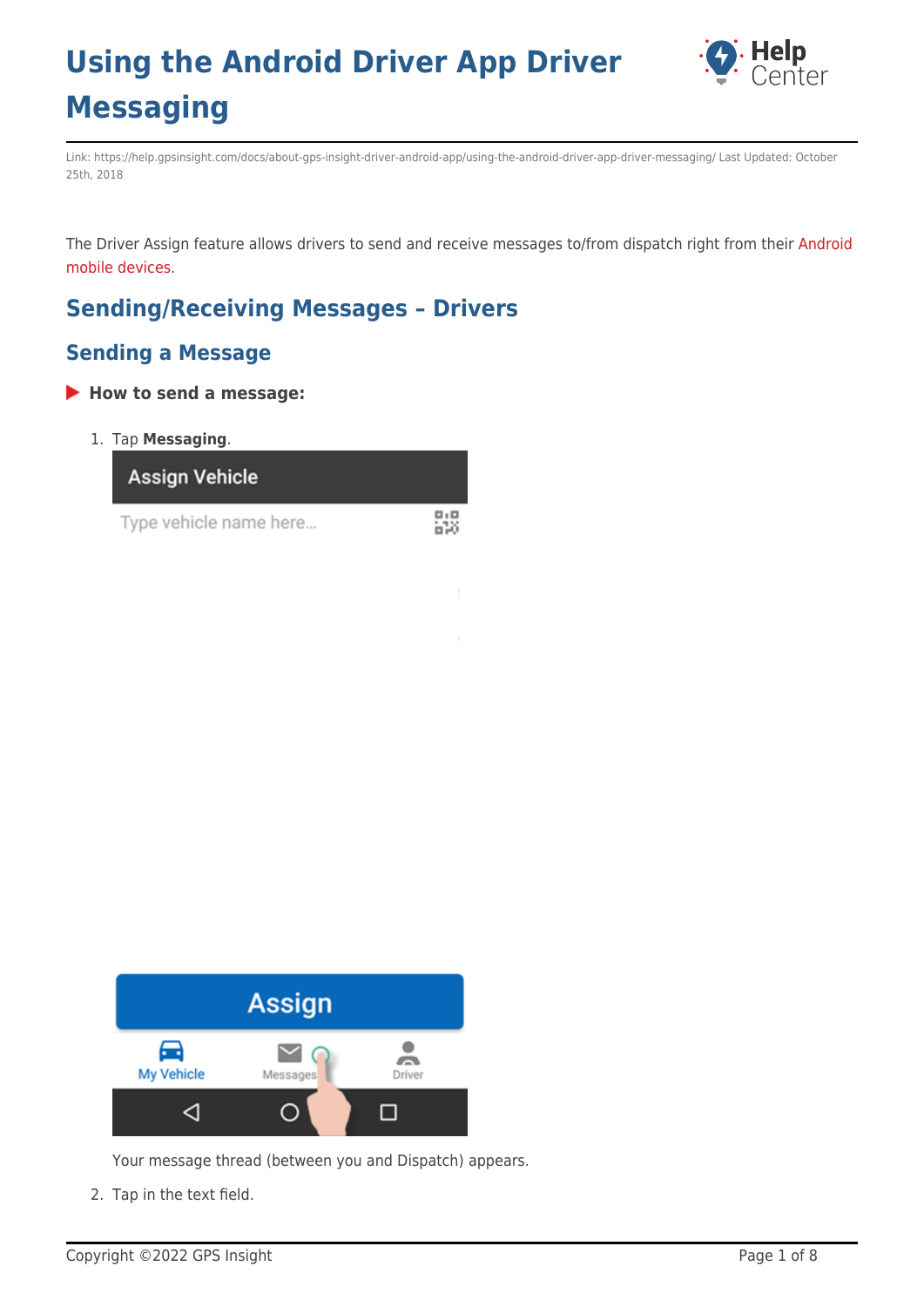

Link: https://help.gpsinsight.com/docs/about-gps-insight-driver-android-app/using-the-android-driver-app-driver-messaging/ Last Updated: October 25th, 2018

The keyboard expands and your cursor blinks in red in the text field.



3. Type your message, and tap **Send**.

The message thread automatically refreshes, displaying your sent message. A time stamp and checkmark will appear under your sent message to confirm delivery.



### **Receiving a Message**

If you have enabled the Push Notification feature for the Driver App, notifications of any messages received from Dispatch will display on your device's lock screen. Otherwise, you will need to open the Driver App, to check if you have received any messages from Dispatch.

#### **How to check received messages:**

1. Log into or open the Driver App.

If you have received any new messages since the last time you opened the Driver App, the App automatically opens to the Messaging feature tab and displays your new messages after you log in.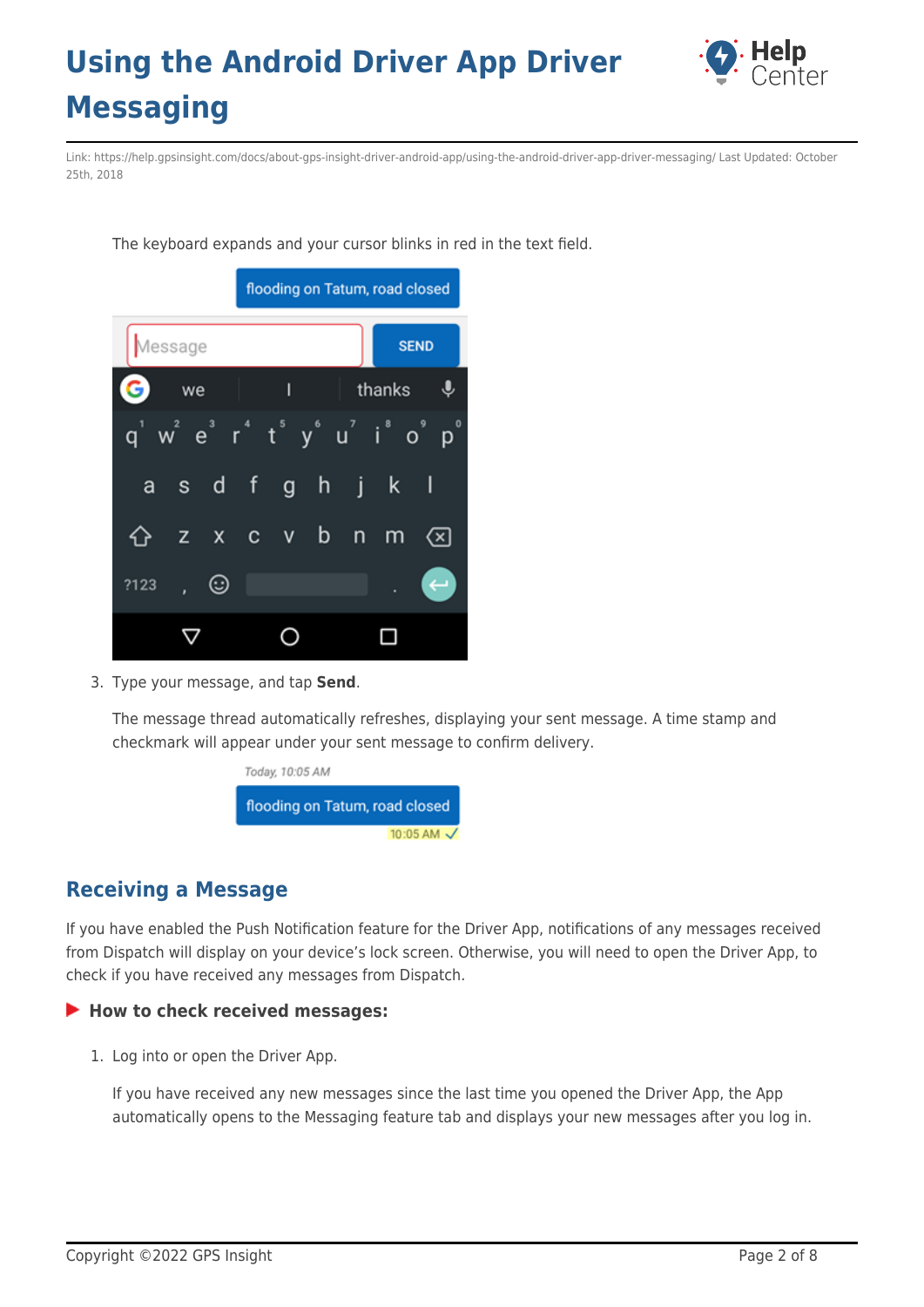

Link: https://help.gpsinsight.com/docs/about-gps-insight-driver-android-app/using-the-android-driver-app-driver-messaging/ Last Updated: October 25th, 2018

|                                               | Today, 10:08 AM                                                             |             |
|-----------------------------------------------|-----------------------------------------------------------------------------|-------------|
| OK. Sending new dispatch.                     |                                                                             |             |
| Dispatch<br>Landmark:<br><b>AZ 85255, USA</b> | Rerouting due to flooding on Tatum.<br>7201 E. Henkel Way #400, Scottsdale, |             |
|                                               |                                                                             |             |
| Message                                       |                                                                             | <b>SEND</b> |
| My Vehicle                                    | Messaging                                                                   | Driver      |

**Note.** Dispatch can send you dispatches as well (as seen in the example above). To open a dispatch, tap on the dispatched address. Google Maps will open, providing you with directions from your location to the dispatched address.

### **Sending/Receiving Messages in the Portal – Dispatchers**

You may send and receive messages to/from Drivers using the Driver App in the Portal, and you may send dispatches as well.

### **Sending a Message to a Driver**

You may send a message to a driver by selecting the driver from the Driver window or you may respond to a received message from an existing message thread from the Messages window.

#### ▶ How to send a message to a driver:

1. From the Portal, hover your mouse over **More**.

The More menu expands.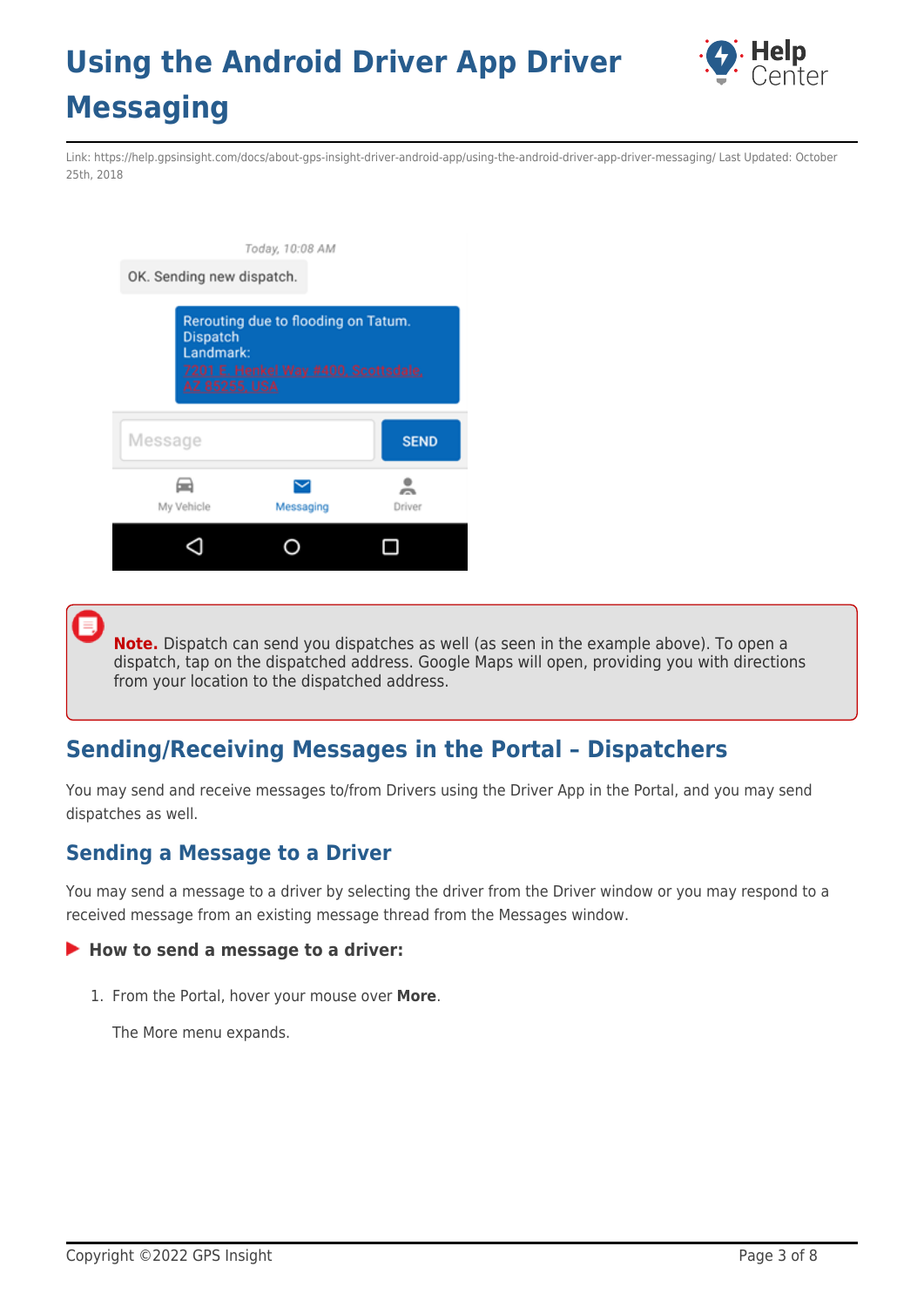

Link: https://help.gpsinsight.com/docs/about-gps-insight-driver-android-app/using-the-android-driver-app-driver-messaging/ Last Updated: October 25th, 2018

| ₽                                      | $\blacksquare$                 |                                                              |                                              |
|----------------------------------------|--------------------------------|--------------------------------------------------------------|----------------------------------------------|
| ports <sub>o</sub>                     | More O                         | Account o                                                    |                                              |
| <b>O</b> Custom Apps<br>Customer Sites |                                | <b>INJ THING LOTS</b><br>/ Day / Week<br><b>INPAL/100.00</b> | Gain Time At<br>N/A                          |
| Mobile Apps                            |                                | /11:00/8000                                                  | 10/24 08 6 19 PM MST                         |
| O HOS Integration<br>Hours of Service  | Status                         | Driving Time Left<br>W / Day / Week<br>No                    | Gain Time At                                 |
|                                        | <b>HOS Health Report</b>       | <b>IN/AT / 00:00</b>                                         | N/A                                          |
| SMS Messaging                          | <b>O</b> Messaging Integration | ۰<br>11:00 / 00:00<br>11:00 / 80:00                          | 10/24/18 6:19 PM MST<br>10/25/18 4:25 PM MST |
| Garmin<br>Driver Messaging             |                                | 1100/800<br><b>CONTRACTOR</b> CONTRACTOR                     | N/A<br>N/A<br><b>MAG</b>                     |

2. Click **Driver Messaging** under Messaging Integration.

| orts O                                                                            | More O                         | Account O                                                                                                                                                                     |              |  |  |  |  |  |  |
|-----------------------------------------------------------------------------------|--------------------------------|-------------------------------------------------------------------------------------------------------------------------------------------------------------------------------|--------------|--|--|--|--|--|--|
| <b>O</b> Custom Apps<br><b>Customer Sites</b><br>Mobile Apps<br>O HOS Integration |                                | <b>Driver Messaging</b><br>Send messages and dispatches to your ELD<br>Messaging enabled vehicles and Driver App drivers.<br>View your message history.<br>ta Time Left<br>Dr |              |  |  |  |  |  |  |
| Hours of Service                                                                  |                                | Day / Week                                                                                                                                                                    | Gain Time At |  |  |  |  |  |  |
|                                                                                   | <b>HOS Health Report</b>       | <b>N7AT7 00:00</b>                                                                                                                                                            |              |  |  |  |  |  |  |
| SMS Messaging<br>Garmin                                                           | <b>O</b> Messaging Integration |                                                                                                                                                                               | N/A<br>N/A   |  |  |  |  |  |  |
| <b>Driver Messaging</b>                                                           |                                | ο                                                                                                                                                                             | N/A          |  |  |  |  |  |  |

**Note.** If your sub-menus under the More menu are collapsed, click Messaging Integration to expand this sub-menu, so that you may click on **Driver Messaging**.

3. Click **Open**.

The Driver Messaging page appears.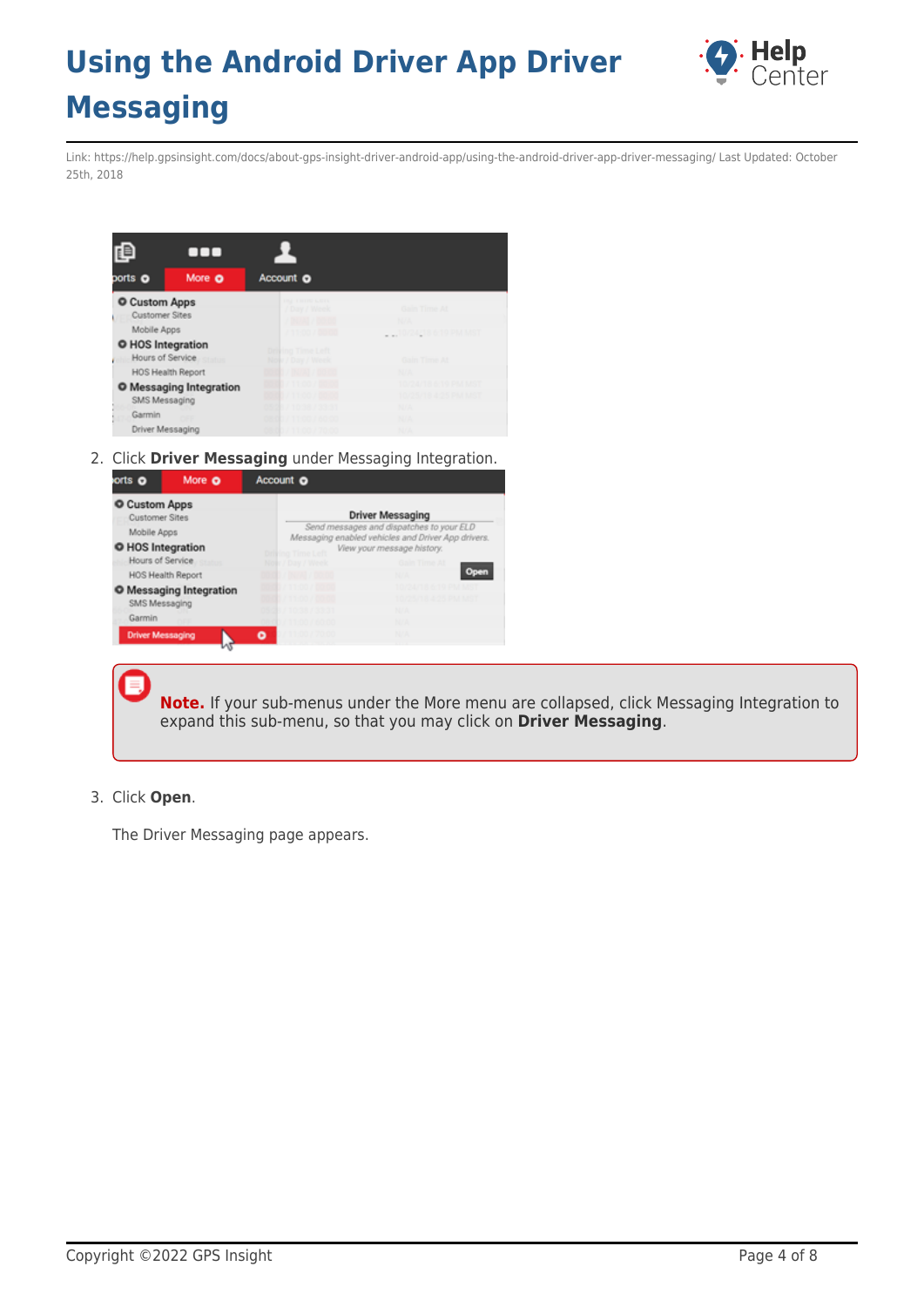

Link: https://help.gpsinsight.com/docs/about-gps-insight-driver-android-app/using-the-android-driver-app-driver-messaging/ Last Updated: October 25th, 2018

|                                   |                       | <b>Driver Messag</b><br><b>GPS Insight - gpsinsight</b> |                |                 |    |                     |                |                   |                                             |                |              |                |                |          |         |                            |               |  |
|-----------------------------------|-----------------------|---------------------------------------------------------|----------------|-----------------|----|---------------------|----------------|-------------------|---------------------------------------------|----------------|--------------|----------------|----------------|----------|---------|----------------------------|---------------|--|
| <b>Drivers</b>                    | C                     | $\blacktriangleright$ Messages                          |                |                 |    |                     |                |                   |                                             |                |              |                |                |          |         |                            |               |  |
| <b>Filter Drivers:</b><br>Default | ▼.                    |                                                         | ∢              |                 |    |                     | September 2018 |                   |                                             |                |              | October 2018   |                |          |         |                            |               |  |
| Search Drivers:                   | $\boldsymbol{\omega}$ |                                                         | S              | M               | T. | W                   | $\mathbb{T}$   | E                 | S                                           | S              | M            |                | W              |          | F       | S                          |               |  |
| Send to multiple drivers          | AΛ<br>$\Delta$        |                                                         |                |                 |    |                     |                |                   | $\overline{1}$                              |                | $\mathbf{1}$ | $\overline{2}$ | $\overline{3}$ | $\Delta$ | 5       | 6                          |               |  |
|                                   | A M                   |                                                         | $\overline{2}$ | 3               |    | 5                   | 6              | $\overline{7}$    | 8                                           | $\overline{7}$ | 8            | 9              | 10             | 11       | 12      | 13                         |               |  |
|                                   | ÆΜ                    |                                                         | 9              | 10 <sup>1</sup> | 11 | 12                  | 13             | 14                | 15                                          | 14             | 15           | 16             | 17             | 18       | 19      | 20                         |               |  |
|                                   | A M                   |                                                         | 16             | 17<br>24        | 18 | 19                  | 20<br>27       | 21                | 22<br>29                                    | 21<br>28       | 22           | 23<br>29 30 31 | 24             | 25       | 26      | 27                         |               |  |
|                                   | A A                   |                                                         | 23<br>30       |                 | 25 | 26                  |                | 28                |                                             |                |              |                |                |          |         |                            |               |  |
|                                   | <b>A</b>              |                                                         |                |                 |    |                     |                |                   |                                             |                |              |                |                |          |         |                            |               |  |
|                                   | AΝ                    |                                                         |                |                 |    |                     |                |                   | $T$ $Y$ $\sim$ $\sim$ $7d$ $\sim$ $M$ $30d$ |                |              |                |                |          |         |                            |               |  |
|                                   | $A \triangleright$    |                                                         |                |                 |    |                     |                |                   |                                             |                |              |                |                |          |         |                            |               |  |
|                                   | ÆΜ                    |                                                         |                |                 |    |                     |                |                   |                                             | <b>Apply</b>   |              |                |                |          |         |                            |               |  |
|                                   | <b>A</b>              | Export                                                  |                |                 |    |                     |                |                   |                                             |                |              |                |                |          | Search: |                            |               |  |
|                                   | AΝ                    |                                                         |                |                 |    |                     |                |                   |                                             |                |              |                |                |          |         |                            |               |  |
|                                   | <b>A</b>              | From<br>ec1101                                          | To<br>[server] |                 |    | Traffic on 101E.    |                | Message           |                                             |                |              | 8:29 AM        | Sent $\wedge$  |          |         | Read: 8:29 AM              | <b>Status</b> |  |
| <b>STATISTICS</b>                 | AΝ                    |                                                         |                |                 |    |                     |                |                   |                                             |                |              |                |                |          |         |                            |               |  |
|                                   | A <sub>N</sub>        |                                                         |                |                 |    | <b>SECTION CONT</b> |                |                   |                                             |                |              | the collection |                |          |         | <b>Search Construction</b> |               |  |
|                                   | A N                   |                                                         |                |                 |    |                     |                |                   |                                             |                |              |                |                |          |         |                            |               |  |
|                                   | <b>A</b>              |                                                         |                |                 |    |                     |                |                   |                                             |                |              |                |                |          |         |                            |               |  |
|                                   | AΝ                    |                                                         |                |                 |    |                     |                | <b>CONTRACTOR</b> |                                             |                |              |                |                |          |         |                            |               |  |
|                                   | A M<br>ÆΜ             |                                                         |                |                 |    |                     |                |                   |                                             |                |              |                |                |          |         |                            |               |  |

4. From the Drivers window, click the Message icon ( $\vee$ ) next to the name of the driver you would like to message.

| Note. You may also use the filter and/or search options to easily locate the driver you would<br>like to message. |   |  |
|-------------------------------------------------------------------------------------------------------------------|---|--|
| <b><sup>20</sup> Drivers</b>                                                                                      | c |  |
| <b>Filter Drivers:</b><br><b>Default</b>                                                                          |   |  |
| Search Drivers:                                                                                                   | Ω |  |

The message pop-up window appears.

5. Type your message, and click **Send**.

"Message sent!" displays in the pop-up window in green text to confirm your message was sent then the pop-up window automatically closes. Your sent message is automatically listed in the Messages window.

**Note.** You may check whether the driver has read your message by looking at the Status column in the Messages window. Unread messages will be marked as "Unread," while read messages are marked as "Read" accompanied by the corresponding date (if applicable) and time stamp indicating when the driver read the message.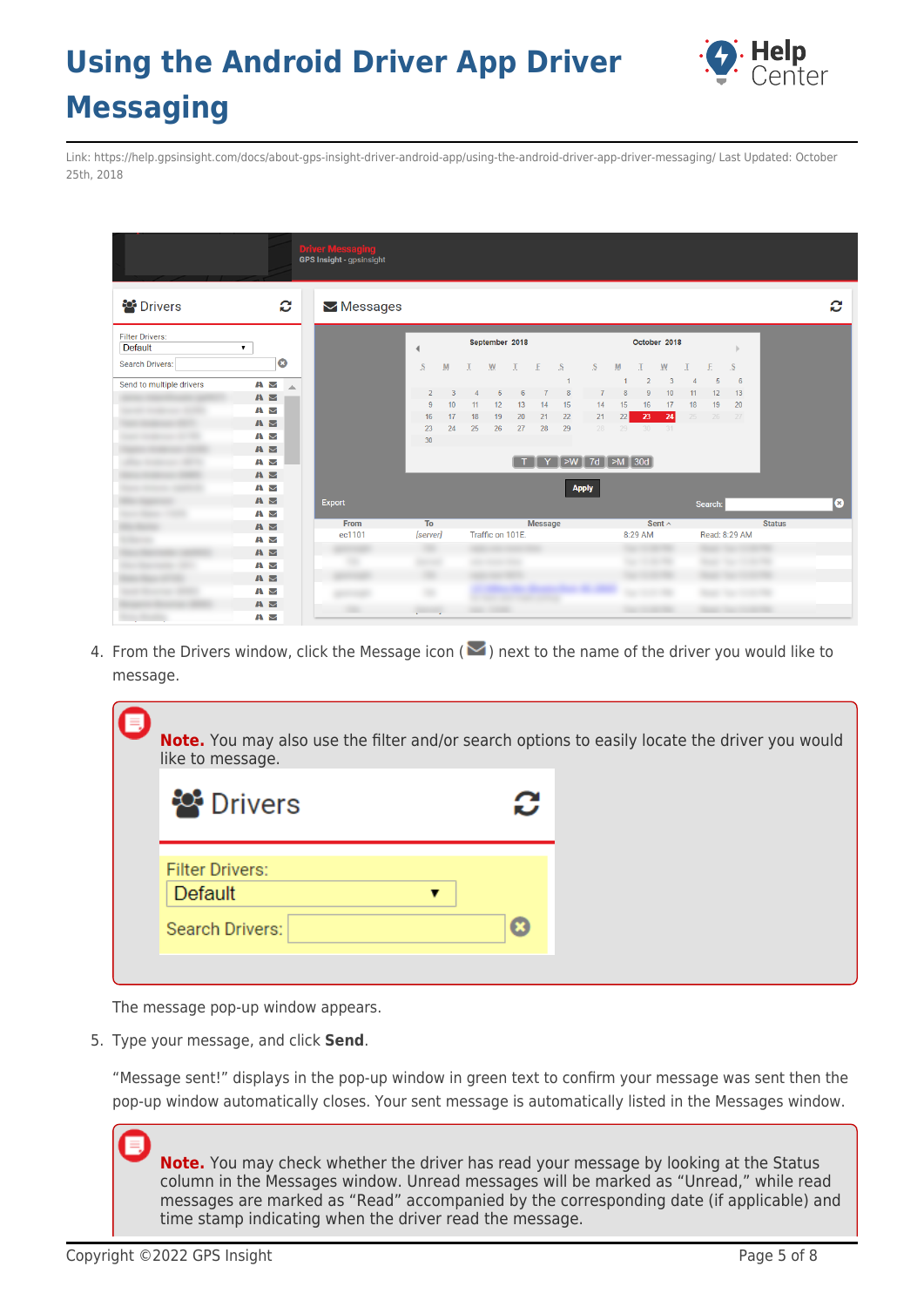

Link: https://help.gpsinsight.com/docs/about-gps-insight-driver-android-app/using-the-android-driver-app-driver-messaging/ Last Updated: October 25th, 2018

### **Sending a Dispatch to a Driver**

#### **How to send a dispatch:**

1. From the Driver Messaging page (see Steps 1-3 under "Sending a Message to a Driver" to open this page), click on the Dispatch icon ( $\blacktriangle$ ) next to the driver to whom you would like to send a dispatch.

| like to message.                         | Note. You may also use the filter and/or search options to easily locate the driver you would |  |
|------------------------------------------|-----------------------------------------------------------------------------------------------|--|
| <b>P</b> Drivers                         |                                                                                               |  |
| <b>Filter Drivers:</b><br><b>Default</b> | ▼                                                                                             |  |
| <b>Search Drivers:</b>                   | Ω                                                                                             |  |

The Send Dispatch pop-up window appears.

| Enter an address or click on the map: | Go To                                                                                                                                                                      |             |
|---------------------------------------|----------------------------------------------------------------------------------------------------------------------------------------------------------------------------|-------------|
|                                       | 58<br>he.<br>DΝ<br>$\alpha$                                                                                                                                                | r n<br>t, a |
| <b>DUA</b><br>oa<br>NV                | NO <sub>1</sub><br>MT<br>PE &<br><b>MN</b><br>MI)<br>$-10%$<br>W<br>80<br>NH <sup>-</sup><br>Art.<br>WY<br>NY<br>MA.<br><b>LE</b><br>NE<br>PA<br>0 <sup>1</sup><br>$^{12}$ |             |
| ٠                                     | <b>United States</b><br>UΟ<br>$-57$<br>CO<br>KS.<br>MO<br>WV<br><b>ACM</b><br>OK.<br><b>AR</b><br>AZ.<br>NN<br><b>KAYS</b><br>TK                                           |             |
|                                       | Gulf of<br>Mexico<br>Mexico<br>Cuba<br>Puerto Rico<br>-                                                                                                                    |             |
| Google                                | Guatemala<br>Caribbean Map Data Terms of Use                                                                                                                               |             |
| Address:<br>Enter a note (optional):  |                                                                                                                                                                            |             |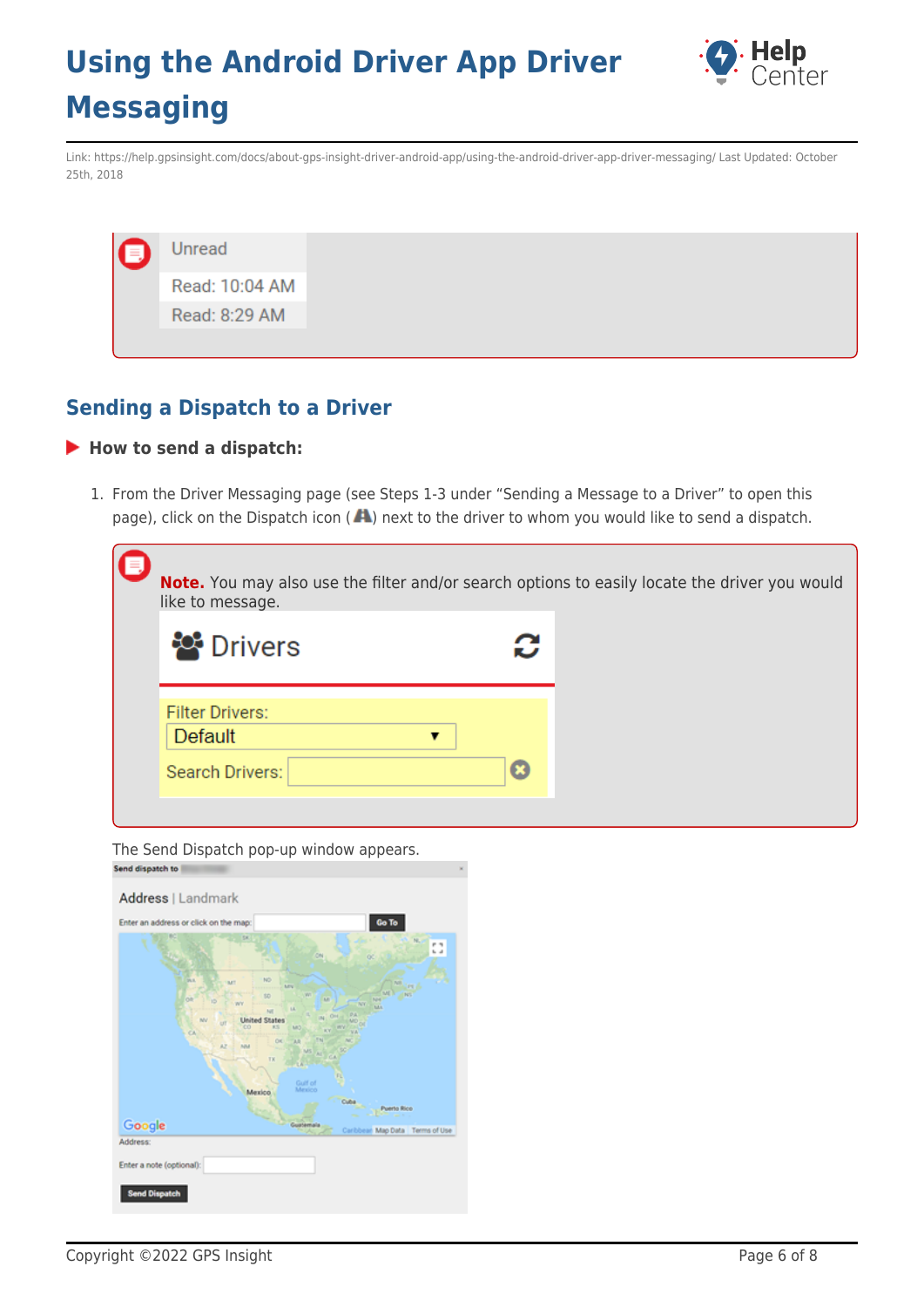

Link: https://help.gpsinsight.com/docs/about-gps-insight-driver-android-app/using-the-android-driver-app-driver-messaging/ Last Updated: October 25th, 2018

| Send dispatch to                     |                          |                       |                     |  |  |
|--------------------------------------|--------------------------|-----------------------|---------------------|--|--|
| Address   Landmark<br>All Landmarks  |                          |                       |                     |  |  |
| Henkel Building                      |                          |                       |                     |  |  |
|                                      | N Scottsdale Rd          |                       | r 1<br>$L_{\rm{c}}$ |  |  |
|                                      |                          | Henkel Way            |                     |  |  |
| ina State Route 101<br><b>Google</b> | $log_{D101}$ Frontage Rd | Map Data Terms of Use |                     |  |  |

2. Enter the dispatch address in the text field, and click **Go To**.

| Enter an address or click on the map: 7201 E Henkel Way, Ste 41 |                      | Go To                 |
|-----------------------------------------------------------------|----------------------|-----------------------|
|                                                                 | z<br>Scottsdale Rd   | Ω                     |
| Į.<br>÷.                                                        | ŧ                    | E Henkel Way          |
| Arizona State Route 101<br>ima Fwyle                            | Loop 101 Frontage Rd | Map Data Terms of Use |

The map centers on the addressed you entered.

- 3. Enter a note (optional, not required) in the text field next to **Enter a note (optional):**.
- 4. Click **Send Dispatch**.

"Dispatch sent!" displays in the pop-up window in green text to confirm your message was sent then the